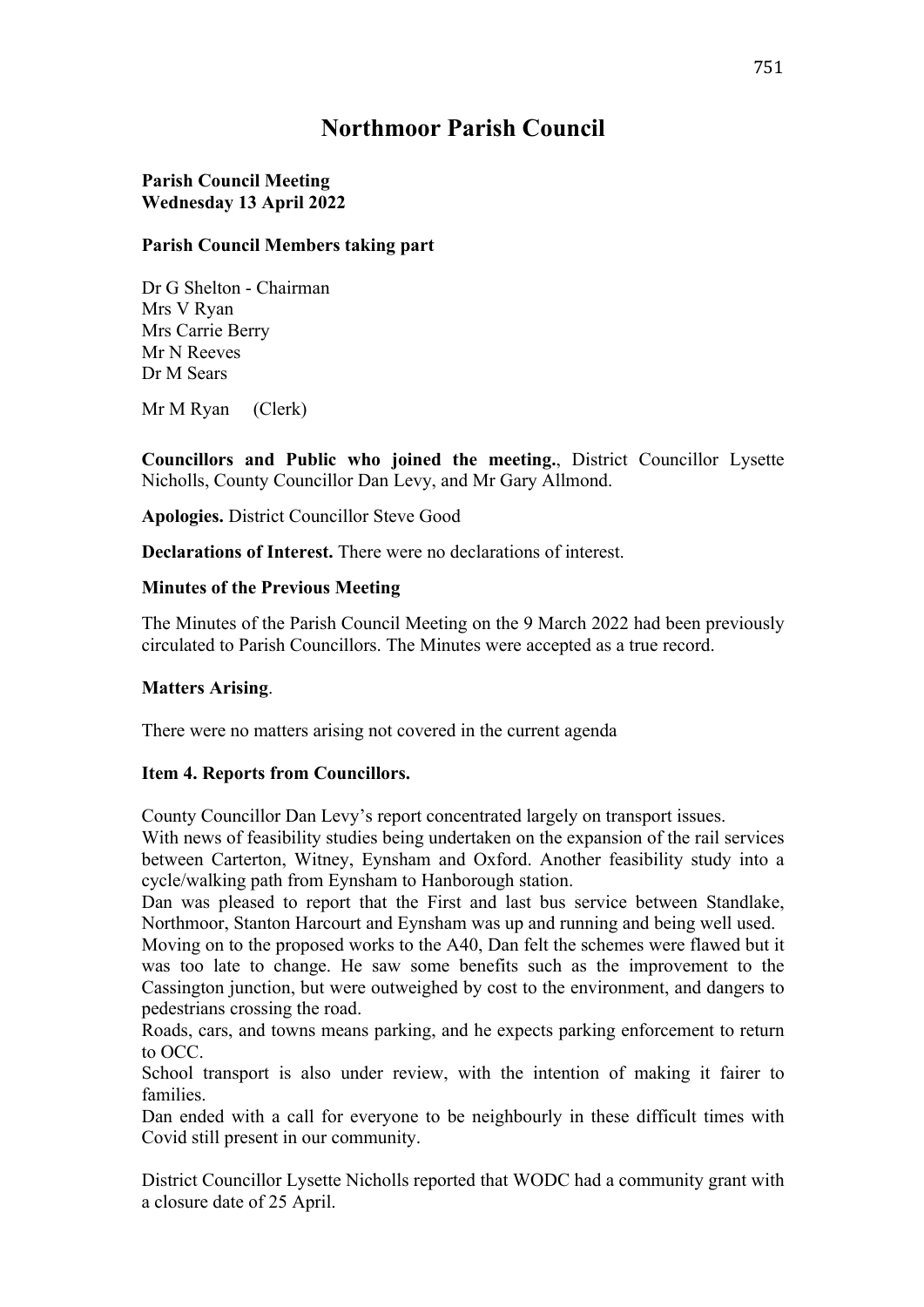Lysette said the District Council were reducing the frequency of cutting the roadside verges to assist with biodiversity.

Electric charging points were being rolled out in West Oxon car parks. Finally, Lysette spoke of Ukrainian family support and coordination being a priority for those families arriving in West Oxfordshire.

Parish Councillor Carrie Berry was pleased to hear that a dog waste bin had been agreed for Standlake Road.

Carrie reported that there had been representation about some parishioners being unable to read Minutes of this Council's meetings with the website out of date and whether they could be also posted on the noticeboard.

Parish Councillor Neil Reeves said that he had reported the broken signpost at the junction of Standlake Road and Church Road plus numerous potholes on fix-mystreet.

Parish Councillor Valerie Ryan reported that all allotments had been taken and rental monies collected. Valerie also said she had looked at the playing field apparatus and fencing and found some in need of repair.

Parish Councillor Maureen Sears expressed her continuing concern over the absence of water from the Brook and that the source of the problem needs to be identified.

Parish Council Chair, Graham Shelton, spoke of the need to update the Northmoor Plan, and identify and take steps to protect the green spaces within our community. Graham remarked that the signs warning HGVs to not cross the Thames at Newbridge contained statistics that were very out of date, and requested they be updated.

#### **Item 5. Update on Issues for consideration and actions**

A programme of events to celebrate the Queen's Jubilee have been discussed and proposed within the community.

**Item 6 Open item for Parishioners**. There was no business for this item.

#### **Item 7. Finance**

The Council confirmed the following payments: -

Castle Water. Invoice for water to the allotments £172.50 Ubico. Invoice for emptying dog waste at Bablock Road £23.15 WODC. Charges for last year's election £477.64 Parish Clerk. Salary for the period 01/04/2021- 31.03/2022 £460

The Council agreed to make a charitable donation of £50 each to the following organisations.

Enrych Oxfordshire. A charity supporting adults with a physical disability.

Clean Slate. A charity that provides long term emotional support for survivors of abuse in Oxfordshire

Volunteer Link-Up. A charity currently supporting clients with community transport, befriending and practical tasks.

Citizens Advice. A charity providing advice on many issues.